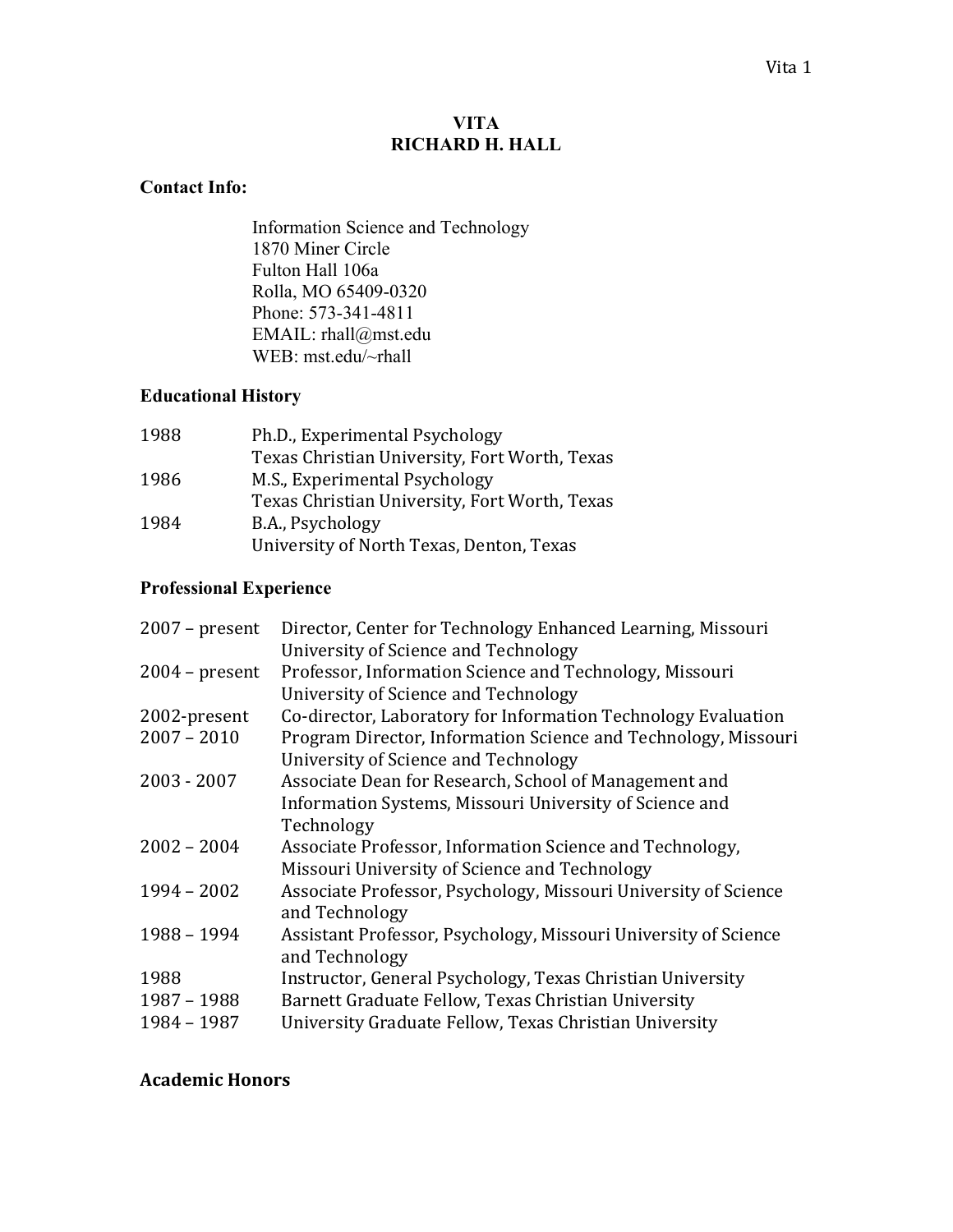1984-1987 Graduate Fellowship, Department of Psychology, Texas Christian University 1987-1988 Barnett Fellowship (for outstanding PhD candidate), Department of Psychology, Texas Christian University

## **Teaching and Research awards**

- University of Missouri-Rolla Outstanding Teaching Awards (1990)
- American Psychological Association, Division 2, Office of Teaching Resources, National Instructional Research Award for the project, *Guided Exploration: Development and Assessment of a Physiological Psychology World Wide Web Interface (1999)*
- University of Missouri Rolla Faculty Excellence Award (1998 & 1999)
- E-Learn Outstanding Paper Award for "Training in Affectively Intense Virtual Environments", 2004

#### **Journal Board Memberships**

| 1990-2001 | Journal of Experimental Education, Consulting Editor                |
|-----------|---------------------------------------------------------------------|
| 1998-2000 | Virtual University Journal, Editorial Advisory Board Member         |
|           | 1997-present CyberPsychology and Behavior, Editorial Board          |
|           | (Guest Editor for special issue, The Virtual University: Education, |
|           | Hypermedia, and the World Wide Web, $3(1)$ , $2000$ )               |

#### **Other Journals Reviewed for**

- Journal of Experimental Education
- Journal of Reading Behavior
- Contemporary Educational Psychology
- Teaching of Psychology
- Learning and Individual Differences
- Journal of Educational Computing Research
- Behavior and Information Technology
- IEEE Software

#### **Professional Organization Membership**

- Association for the Advancement of Computing in Education
- Association for Computing Machinery
	- o SIGCHI: Computer-Human Interaction
- Association for Engineering Education
- Association for Information Systems
	- o SIG: Human-Computer Interaction
- Usability Professionals' Association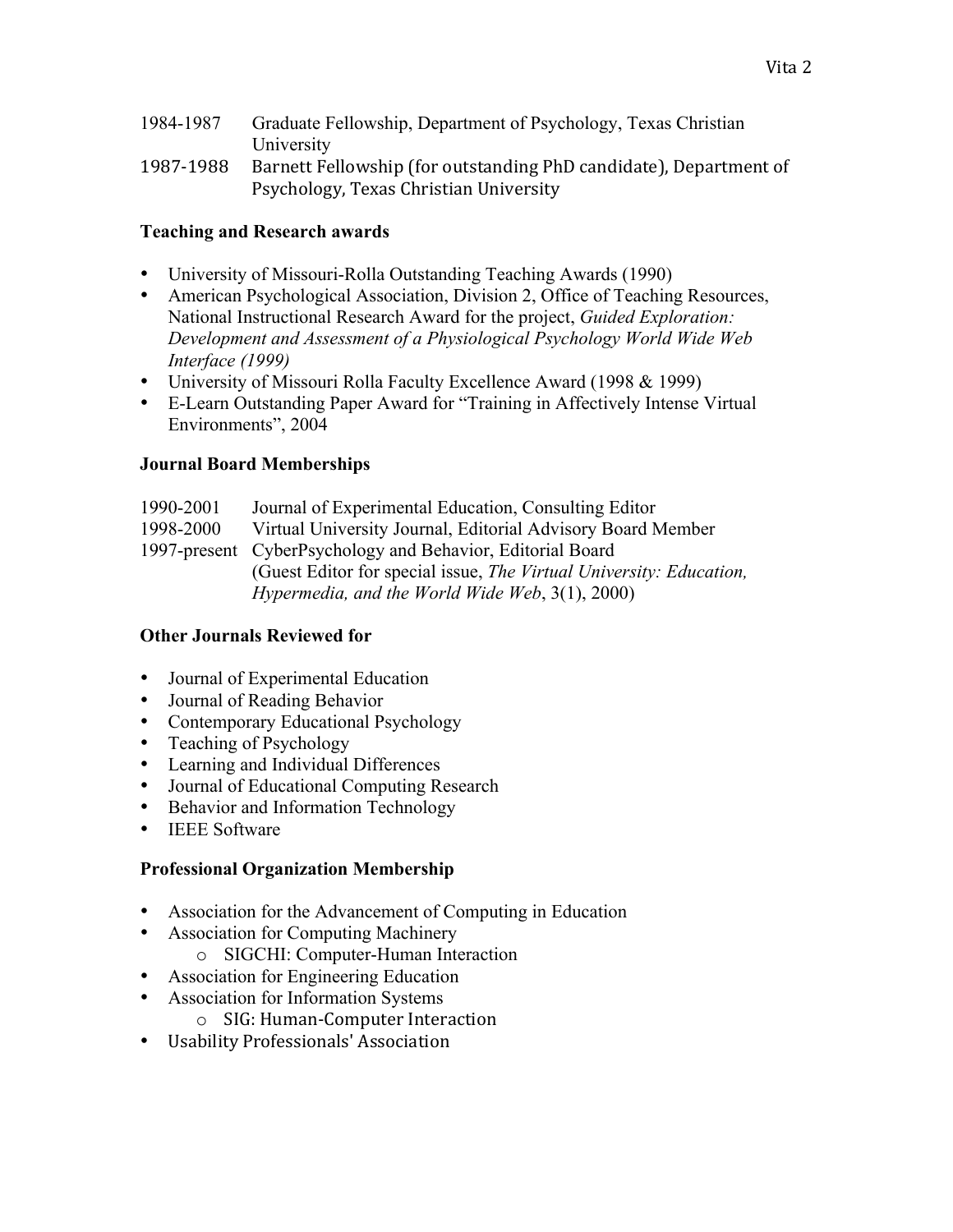# **Grants Funded by External Sources (overall: \$13,142,704; Hall %: \$1,589,398)**

- 1. *Guided Exploration: Development and Assessment of a Physiological Psychology World Wide Web Interface*. American Psychological Association, Society for Teaching of Psychology, Office of Teaching Resources for Psychology, Instructional Research Awards (1998) (\$1,500) (Hall, PI, 100%).
- 2. *Advanced Materials for Civil Infrastructures: Multidisciplinary Curriculum Development*. National Science Foundation (1999 - 2001) (\$400,000). Hall (Co-PI, 20%) (Watkins, S., PI).
- 3. *Development of a Virtual and Augmented Reality System for Research in Intelligent Design and Manufacturing*. National Science Foundation (2000 – 2003) (\$431, 401). Hall (Co-PI, 5%) (Leu, M., PI).
- 4. *Taking the Next Step In Engineering Education: Integrating Educational Software and Active Learning.* United States Department of Education. (2001 - 2004) (\$423,785). Hall (Co-PI, 20%) (Philpot, T., PI).
- 5. *Doctoral training in civil infrastructure engineering*. United States Dept. of Education. (2001 – 2004) (\$327,600). Hall (Co-PI, 10%) (Belarbi, D.J., PI).
- 6. *Advanced virtual environments for first responders*. U.S. Army Tank-Automotive and Armaments Command (TACOM). (2002 – 2003). (\$1,050,000). Hall (Co-PI, 10%) (Leu, M., PI).
- 7. *University Transportation Center Advanced Materials and Non-Destructive Testing Technologies*. United States Dept. of Transportation. (2002 – 2005). (\$916,300). Hall (Co-PI, 2%) (Nanni, T., PI).
- 8. *Learning System to Integrate GIS into Civil Engineering Curricula*. National Science Foundation (2004 – 2005). (\$74,935). Hall (Co-PI, 30%) (Luna, R., PI)
- 9. *Evaluation of Human in the Loop Performance for Airborne Mine and Minefield Detection*. U.S. Army Night Vision and Electronic Sensors Directorate (NVESD). (2004). (\$78,479). Hall (Co-PI, 30%) (Agarwal, S., PI)
- 10. Western U.S. Mining Safety and Health Training and Translation Center. National Institute for Occupational Safety and Health (NIOSH). (2004 – 2009). (\$3,241,573). Hall (Co-PI 16.4%) (Grayson, L. PI)
- 11. *Enhancing Engineering Mechanics Instruction with Interactive 3D Virtual Models.* National Science Foundation. (2005 - 2007). (\$398,135). Hall (Co-PI 25%) (Philpot, T. PI)
- 12. *International'Research'Experience'for'Students'(IRES)'in'Emerging'Construction' Technologies*. National Science Foundation. (2006 – 2007) (\$149,999). Hall (Co-PI 4%) (Myers, J. PI)
- 13. *Introduction of GIS into Civil Engineering Curricula*. National Science Foundation (2007 – 2010) (\$499,794). Hall (Co-PI 15%) (Luna, R., PI)
- 14. *CCLI:'Development'and'Evaluation'of'Simulation'and'Emulation'Tools'for'* **Enhanced Manufacturing Automation Instruction. National Science Foundation** (2008-2010) (\$149,988). Hall (Co-PI 25%) (Landers, R., PI)
- 15. Advanced Electric Drive Vehicles A Comprehensive Education, Training, and Outreach Program. U.S. Department of Energy (2010-2014) (\$5,000,000). Hall (Co-PI 9%) (Ferdowsi, M., PI)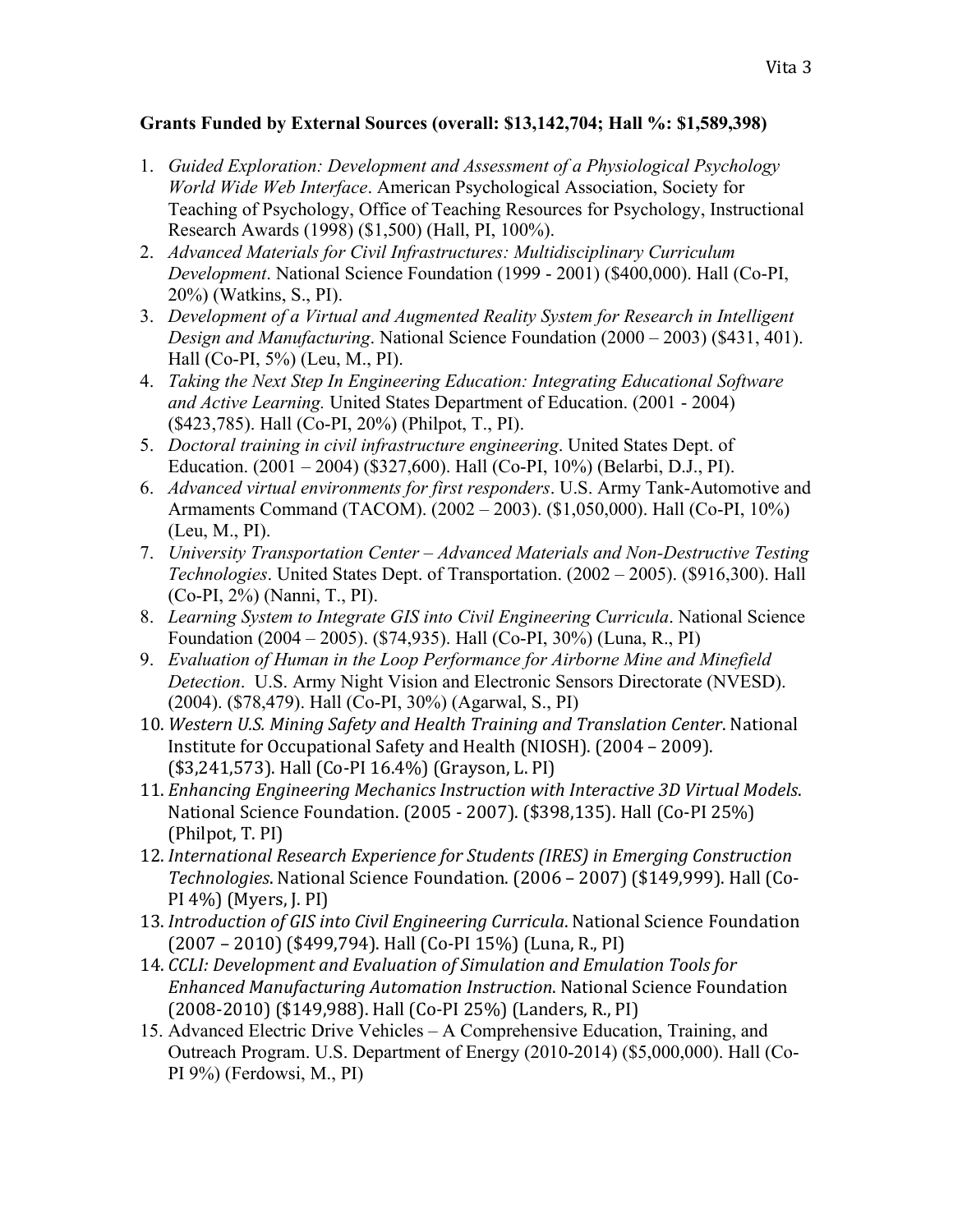#### **Publications in Peer Reviewed Journals**

- 1. Lambiotte, J. G., Dansereau, D. F., O'Donnell, A. M., Young, M. D., Skaggs, L. P., Hall, R. H., & Rocklin, T. R. (1987). Manipulating cooperative scripts for teaching and learning. *Journal of Educational Psychology*, *79*, 424-430.
- 2. O'Donnell, A. M., Dansereau, D. F., Hall, R. H., & Rocklin, T. R. (1987). Cognitive, social/affective, and metacognitive outcomes of cooperative learning. *Journal of Educational Psychology*, *79*, 431-437.
- 3. Hall, R. H., Rocklin, T. R., Dansereau, D. F., Skaggs, L. P., O'Donnell, A. M., Lambiotte, J. G., & Young, M. D. (1988). The role of individual differences in the cooperative learning of technical material. *Journal of Educational Psychology*, *80*, 172-178.
- 4. Lambiotte, J. G., Dansereau D. F., O'Donnell, A. M., Young, M. D., Skaggs, L. P., & Hall, R. H. (1988). Effects of cooperative script manipulations on initial learning and transfer. *Cognition and Instruction*, *5*, 103-121.
- 5. O'Donnell, A. M., Dansereau, D. F., Hythecker, V. I., Hall, R. H., Skaggs, L. P., Lambiotte, J. G., & Young, M. D. (1988). Cooperative procedural learning: The effects of prompting and pre - versus distributed planning activities. *Journal of Educational Psychology*. *80*, 161-171.
- 6. O'Donnell, A. M., Dansereau, D. F., Rocklin, T. R., Hythecker, V. I., Young, M. D., Hall, R. H., Skaggs, L. P., & Lambiotte, J. G. (1988). Promoting functional literacy through cooperative learning. *Journal of Reading Behavior*, *20*, 339-356.
- 7. Hall, R. H., Dansereau, D. F., & O'Donnell, A. M. (1989). Subjective graphing of metacognitive, affective and social processing: A psychometric analysis. *Journal of Experimental Education*,*57*, 271 - 284.
- 8. Hall, R. H., Dansereau, D. F, O'Donnell, A. M., & Skaggs, L. P. (1989). The effect of textual errors on dyadic and individual learning. *Journal of Reading Behavior*, *21*, 127-140.
- 9. Rewey, K. L., Dansereau, D. F., Skaggs, L. P., Hall, R. H., & Pitre, U. (1989). Effects of scripted cooperation and knowledge maps on the recall of technical material. *Journal of Educational Psychology*,*81*, 604-609.
- 10. Skaggs, L. P., Rocklin, T. R., Dansereau, D. F., Hall, R. H., O'Donnell, A. M., Lambiotte, J. G., & Young, M. D. (1990). Dyadic learning of technical material: Individual differences, social interaction, and recall. *Contemporary Educational Psychology, 15*, 47-63.
- 11. O'Donnell, A. M., Dansereau, D. F., Hall, R. H., Skaggs, L. P., Hythecker, V. I., Peel, J. L., & Rewey, K. L. (1990). Learning concrete procedures: Effects of processing strategies and cooperative learning. *Journal of Educational Psychology*, *82*, 171-177.
- 12. Hall, R. H., Dansereau, D. F., & Skaggs, L. P. (1990). The cooperative learner. *Learning and Individual Differences*, *2*, 327-336.
- 13. Hall, R.H., Dansereau, D. F., & Skaggs, L. P. (1992). Knowledge maps and the presentation of related information domains. *Journal of Experimental Education*, *61*, 5 - 18.
- 14. Hall, R.H., & Blair, R. (1993). Knowledge maps and spatial/verbal processing: A temporal analysis. *Perceptual and Motor Skills*, *77*, 611-621.
- 15. Hall, R. H. & Sidio-Hall, M.A. (1994). The effect of color enhancement on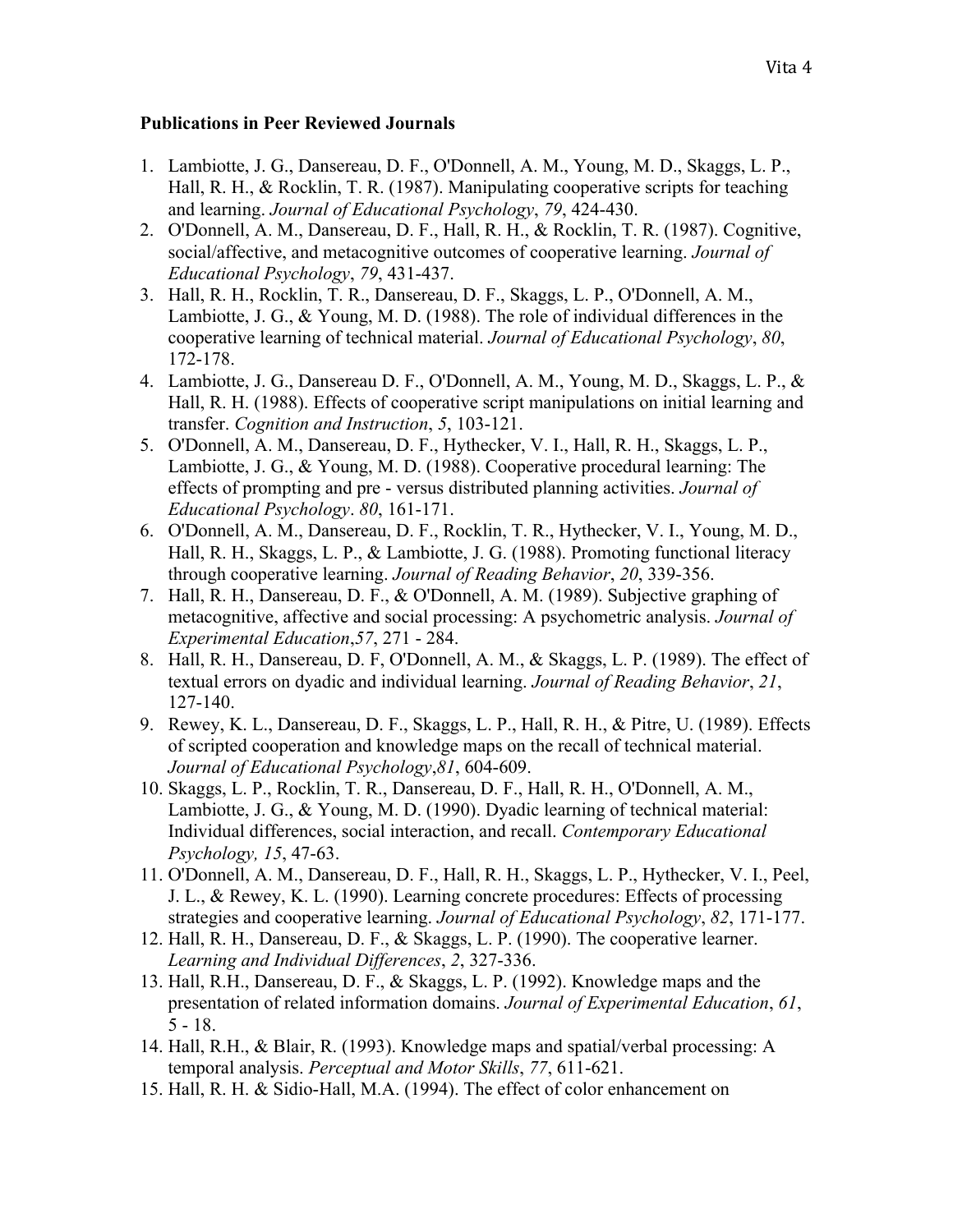knowledge map processing. *Journal of Experimental Education*, *62*, 209 - 217.

- 16. Hall, R. H. & Sidio-Hall, M.A. (1994). The effect of student color coding of knowledge maps and test anxiety on student learning. *Journal of Experimental Education*, *62*, 291 - 302.
- 17. Hall, R. H. & O'Donnell, A. M. (1996). Cognitive and affective outcomes of learning from knowledge maps. *Contemporary Educational Psychology*, *21*, 94-101.
- 18. Hall, R. H. & Mancini, B. M. (1997). "Real life" scripted collaborative discussion within the context of a general psychology class. *Cooperative Learning and College Teaching*. *8(1)*, 9-10.
- 19. Mancini, B. M., Hall, R. H., Hall, M. A., & Stewart, B. (1998). The individual in the dyad: A qualitative analysis of scripted cooperative learning. *Journal of Classroom Interaction*., *33(1)*, 14-22.
- 20. Hall, R.H. (1999) Instructional web site design principles: A literature review and synthesis. *Virtual University Journal*, 2(1) 1 - 13.
- 21. Hall, R. H., Hall, M. A., & Saling, C. B. (1999). The effects of grahical postorganization strategies on learning from knowledge maps. *Journal of Experimental Education*, *67(2)*, 101 – 112.
- 22. Hall, R.H. & Hickman. L.L. (1999). Imagic and textual components of web page design: The role of gender in subjective ratings. *Virtual University Journal*, 2(2), 50 - 53.
- 23. Hall, R.H. (2000). Education, hypermedia, and the world wide web: Old realities and new visions. *CyberPsychology and Behavior*, 3(1), 1 – 7.
- 24. Evans, R.M., Murray, S.L., Daily, M., & Hall, R.H. (2000). Effectiveness of an Internet-Based Graduate Engineering Management Course. *Journal of Engineering Education*, 89(1), 63 – 71.
- 25. Keyvan, S., Rossow, R., & Hall, R.H. (2000). Meeting learninger's need via computer-based instruction in engineering education. *Transactions of the American Nuclear Society, NPIC & HMIT, Human Factors Issues in Engineering Education*, 782 – 790.
- 26. O'Donnell, A.M., Dansereau, D.F., & Hall, R.H. (2002). Knowledge maps as scaffolds for cognitive processing. *Educational Psychology Review*, *14(1)* 71-86.
- 27. Watkins, S.E., Eller, V.E., & Hall, R.H. (2003). WWW Instructional Documentation for the Development of a Smart Composite Bridge. *International Journal of Continuing Engineering Education and Lifelong Learning*, *13(1/2)*, 180-189.
- 28. Philpot, T.A., Hall, R.H., Hubing, N., Flori, R., Oglesby, D.B., Yellamraju, V. (2003). Animated Instructional Media for Stress Transformations in a Mechanics of Materials Course. *Computer Applications in Engineering Education*, *11*, 40 – 52.
- 29. Philpot, T.A. & Hall, R.H. (2003). The amazing stress camera: An interactive discovery experience. *Interactive Multimedia Electronic Journal of Computer-Enhanced Learning, 5(1), http://imej.wfu.edu/articles/2003/1/04/.*
- 30. Philpot, T.A., Hubing, N., Flori, R.E., Hall, R.H., Oglesby, D.B., & Yellamraju, V. (2003). Computer-Based Instructional Media for Mechanics of Materials. *International Journal of Engineering Education, 19(6), 862-873.*
- 31. Hall, R.H., Wilfred, L.M., Hilgers, M.G., Leu, M.C., Walker, C.P., Hortenstine, J.M. (2004). Virtual Terrorist Attack on the Computer Science Building: A Research Methodology. *Presence-Connect*, 4(4), http://www.presence-connect.com.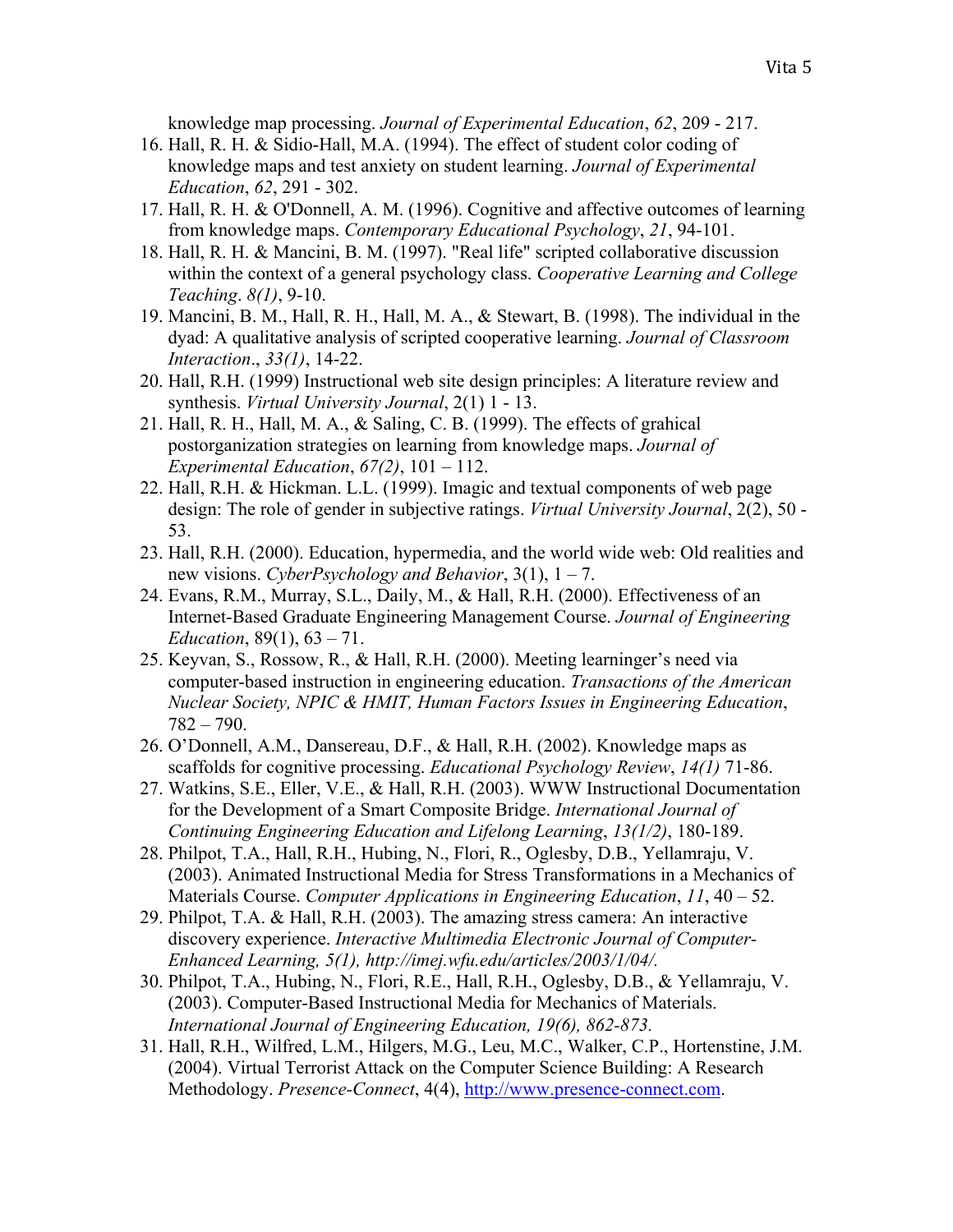- 32. Hall, R.H. & Hanna, P. (2004). The Impact of Web Page Text-Background Color Combinations on Readability, Retention, Aesthetics, and Behavioral Intention. *Behavior and Information Technology*, 23(3), 183 – 195.
- 33. Sullivan, J.M., Hall, R.H., Luna, R., Hilgers, M.G., Taylor, A.J., & Buechler, M.R.  $(2004)$ . Degree of scaffolding as learning object metadata: A prototype learning system design for integrating GIS into a civil engineering curriculum. *Learning Technology*,  $6(2)$ ,  $60 - 64$ .
- 34. Watkins, S.E., Hall, R.H., Chandrashekhara, K., Baker, J. (2004). Interdisciplinary Learning Through a Connected Classroom. *International Journal of Engineering Education*, 20(2), 176-187.
- 35. Philpot T.A. & Hall, R.H. (2005). The Role of MDSolids in International Mechanics of Materials Education. *International Journal of Engineering Education*, 21(2), 350 - 360.
- 36. Philpot, T.A., Hall, R.H., Hubing, N., Flori, R.E., & Yellamraju, V. (2005). Using Games to Teach Statics Calculation Procedures: Application and Assessment. *Computer Applications in Engineering Education*, 13(3), 222 – 232.
- 37. Philpot, T.A. & Hall, R.H. (2006). Animated Instructional Software for Mechanics of Materials: Implementation and Assessment*. Computer Applications in Engineering Education*, 14(1), 31-43.
- 38. Hall, R.H., Philpot, T., Hubing, N. (2006). Comprehensive Assessment of a Software Development Project for Engineering Instruction. *Journal of Learning*, *Technology,'and'Assessment*,!15(5), 4 – 42, http://escholarship.bc.edu/jtla/vol5/5/.
- 39. Truemper, J.M., Sheng, H., Hilgers, M., Hall, R., Kalliny, M., Tandon, B. (2008) Usability in Multiple Monitor Displays, *ACM SIGMIS Database,* 39, 74-89.
- 40. Luna, R., Hall, R., Hilgers, M., & Ge, L. (2010). A GIS Learning Tool for Civil Engineers. *International Journal of Engineering Education*, 26, 52-58.
- 41. Warmbrodt, J., Sheng, H., Hall, R.H., & Cao, J. (2010). Understanding the Video Bloggers'!Community.!*International'Journal'of'Virtual'Communities'and'Social' Networking*, 2(2), 43-59.

# **Publications in Peer Reviewed Proceedings**

- 1. Hall, R.H. (1997). Guided Surfing: Development of a World Wide Web Interface for Teaching Undergraduate Psychology*. Proceedings of the third annual international North American Web Conference*, Fredericton, New Brunswick, Canada, 61-74.
- 2. Hall, R.H. & Stocks, E.L. (1998) Guided surfing: A multimethod assessment of a layered hypermap WWW interface. *Proceedings of WebNet98: World Conference on the WWW and Internet,* Orlando, Fl. paper #428.
- 3. Leu, M.C., Liou, F., McAdams, D.A., Allada, V., Ghahramani, B., Agarwal, S., & Hall, R. H. (2000). Planning of a multi-disciplinary rapid product realization program. *Proceedings of International Conference on Engineering Education*, Tapei, TAIWAN.
- 4. Eller, V.M., Watkins, S.E., Hall, R.H., Balestra, J., & Rao, A.S. (2001). Multimedia Web-based resources for Engineering Education: The Media Design and Assessment Laboratory at UMR. *Proceedings of the American Society of Engineering Education Conference,* Albuquerque, NM, paper # 713.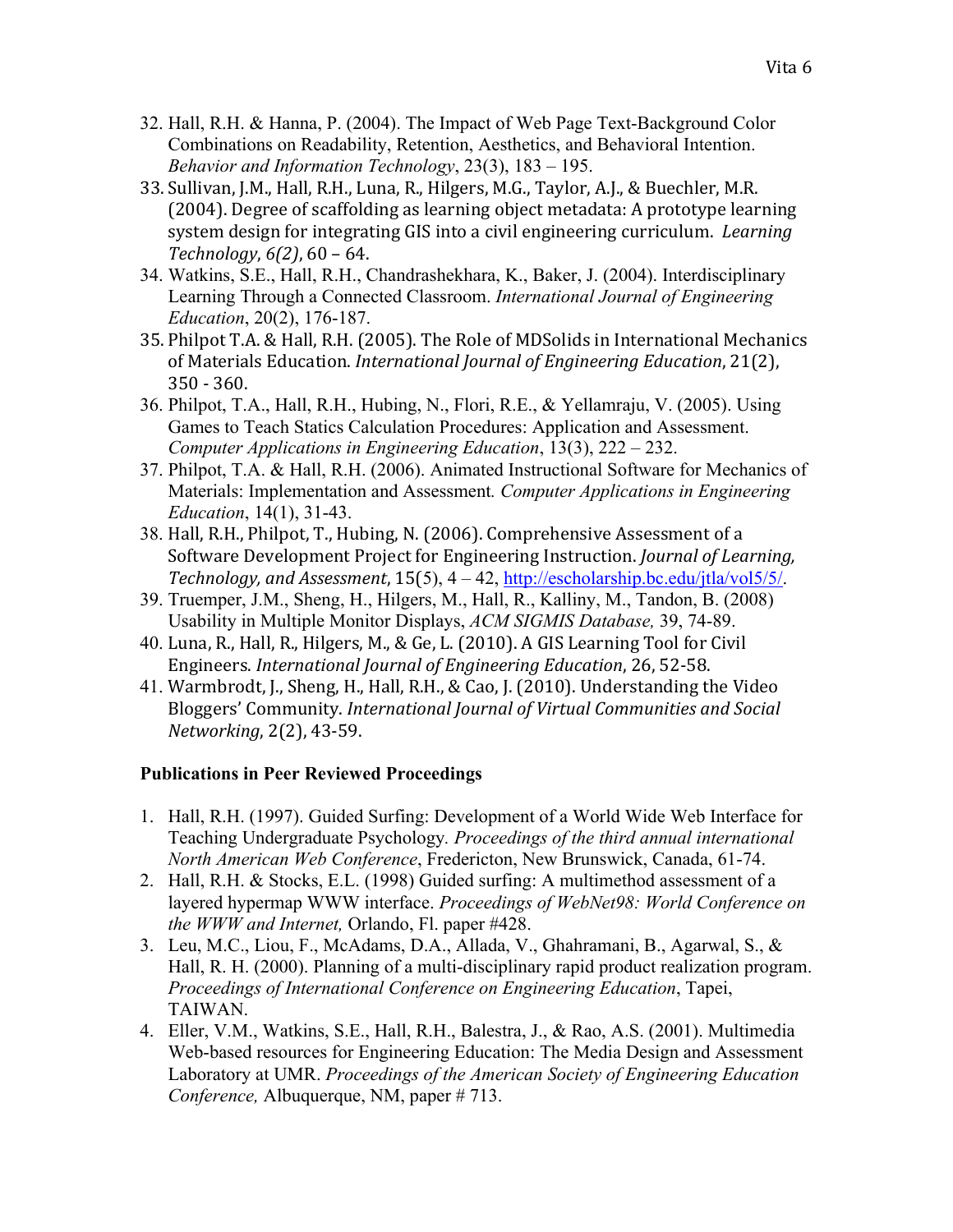5. Watkins, S.E., Belarbi, A., Chandrashekhara, K., Corra, J., Eller, V., Hall, R.H., Konz, B., Molander, M.J., (2002). Interdisciplinary graduate experience: Lessons learned. *Proceedings of the American Society of Engineering Education Conference*, Montreal, Canada,

*http://www.asee.org/conferences/caps/document2/2002-1073\_Paper.pdf*.

- 6. Eckhoff, E., Eller, V., Hall, R.H., Watkins, S.E. (2002). Interactive Virtual Laboratory for Experience with a Smart Bridge Test. *Proceedings of the American Society of Engineering Education Conference*, Montreal, Canada, *http://www.asee.org/conferences/caps/document2/2002-1471\_Paper.pdf*.
- 7. Hubing, N., Flori, R., Hall, R.H., Oglesby, D., Philpot, T., Yellamraju, V. (2002). Interactive learning tools: Animating Statics. *Proceedings of the American Society of Engineering Education Conference*, Montreal, Canada, *http://www.asee.org/conferences/caps/document2/2002-1533\_Paper.pdf*
- 8. Philpot, T., Flori, R., Hall, R.H., Hubing, N., Oglesby, D., Yellamraju, V. (2002). Interactive learning tools: Animating mechanics of materials. *Proceedings of the American Society of Engineering Education Conference*, Montreal, Canada, *http://www.asee.org/conferences/caps/document2/2002-1527\_Paper.pdf*.
- 9. Flori, R.E., Oglesby, D.B., Philpot, T.A., Hubing, N., Hall, R.H., & Yellamraju, V. (2002). Incorporating Web-Based Homework Problems in Engineering Dynamics. *Proceedings of the American Society of Engineering Education Conference*, Montreal, Canada,

*http://www.asee.org/conferences/caps/document2/2002-2076\_Paper.pdf*.

- 10. Hall, R.H., Flori, R., Hubing, N., Oglesby, D., Philpot, T., Watkins, S., Yellamraju, V. (2002). A model for the evaluation of innovative engineering courseware: Engineering an assessment program. *Proceedings of the American Society of Engineering Education Conference*, Montreal, Canada, *http://www.asee.org/acPapers/2002-1697\_Final.pdf*.
- 11. Hall, R. H., Digennaro, A., Ward, J., Havens, N., & Ricca, J. (2002). Development of a Web-based Learning System for Teaching Web Design and Development: A Problem-Based Progressive-Scaffolding Approach. *Proceedings of the AACE E-Learning Conference*, Montreal, CA, 1562-1565, *http://dl.aace.org/9618*.
- 12. Hall, R.H., Philpot, T.A., Flori, R.E., Yellamraju, V., & Subramanian, P. (2003). A Comparison of Different Formats for Presenting Example Problems in Basic Engineering Web-Based Learning Modules. *Proceedings of the World Conference on Educational Multimedia, Hypermedia, and Telecommunications*, 1011-1014, *http://dl.aace.org/12930*.
- 13. Tichon, J., Hall, R.H., Hilgers, M.G., Leu, M., Agarwal, S. (2003). Education and Training in Virtual Environments for Disaster Management. *Proceedings of the World Conference on Educational Multimedia, Hypermedia, and Telecommunications,* Honolulu, Hawaii, 1191 -1194, *http://dl.aace.org/12972.*
- 14. Philpot, T.A., Hubing, N., Hall, R.H., Flori, R.E., Oglesby, D.B., & Yellamraju, V. (2003). Games as Teaching Tools in Engineering Mechanics Courses. *Proceedings of the American Society of Engineering Education Conference*, Nashville, TN, *http://www.asee.org/conferences/caps/document2/2003-1947\_Paper.pdf*
- 15. Philpot, T.A., Hall, R.H., Flori, R.E., Hubing, N., Oglesby, D.B., & Yellamraju, V. (2003). Is There a Better Way to Present an Example Problem? *Proceedings of*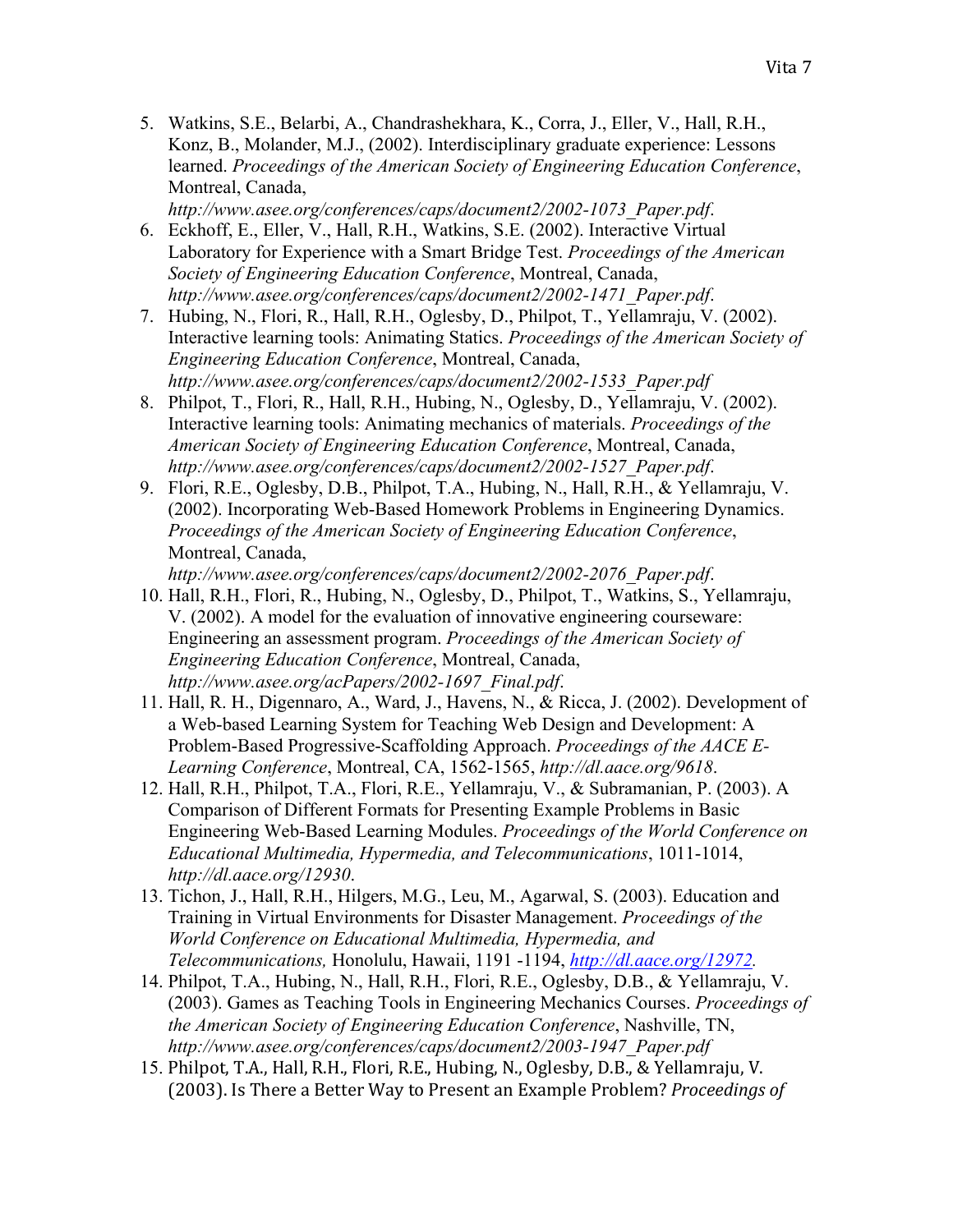*the'American Society of Engineering Education Conference*, Nashville, TN, *http://www.asee.org/conferences/caps/document2/2003-1939\_Paper.pdf*.

- 16. Eller, V.M., Watkins, S.E., & Hall, R.H. (2003). Viewing the Learning Process: Assessment Via Usability Testing. *Proceedings of the American Society of Engineering Education Conference*, Nashville, TN, *http://www.asee.org/conferences/caps/document2/2003-1879\_Paper.pd*f.
- 17. Hall, R.H. & Hanna, P. (2003). The effect of web page text-background color combinations on retention and perceived readability, aesthetics, and behavioral intention. *Proceedings of The Americas Conference on Information Systems (AMCIS)*, Tampa, FL., 2149-2156.
- 18. Leu, M.C., Hilgers, M.G., Agarwal, S., Hall, R.H., Lambert, T., Albright, R., & Nebel, K. (2003). Training in virtual environments for first responders. *Proceedings of the ASEE Midwest Meeting*, Rolla, MO, CD.
- 19. Hall, R. H., Philpot, T.A., Hubing, N., Flori, R.E., & Yellamraju, V. (2004). A Model-Driven Multi-Year Assessment of a Software Development Project for Engineering Instruction, *Proceedings of the American Society of Engineering Education.http://www.asee.org/acPapers/2004-1651\_Final.pdf.*
- 20. Hall, R.H., Hubing, N., Philpot, T.A., Flori, R.E., & Yellamraju, V. (2004). Assessment of Engineering Mechanics Instructional Software in a Variety of Instructional Settings, *Proceedings of the American Society of Engineering Education.http://www.asee.org/acPapers/2004-1663\_Final.pdf.*
- 21. Philpot, T.A., Hall, R.H., Flori, R.E., Hubing, N., & Yellamraju, V. (2004). Teaching the Superposition Method with Internet-Based Instructional Software, *Proceedings'of'the'American'Society'of'Engineering'Education*.! http://www.asee.org/acPapers/2004-1514 Final.pdf.
- 22. Philpot, T.A. & Hall, R.H. (2004). Comprehensive evaluation of animated instructional software for mechanics of materials, Proceedings of the Frontiers in *Education'Conference*.!http://fie.engrng.pitt.edu/fie2004/papers/1369.pdf.
- 23. Hall, R.H., Stark, S., Hilgers, M., & Chang, P. (2004). A Comparison of Scaffolding Media in a Learning System for Teaching Web Development, *Proceedings of the AACE E-Learn Conference, pp. 1906-1913*, http://dl.aace.org/16707.
- 24. Wilfred, L.M., Hall, R.H., Hilgers, M.G., Leu, M.C., Hortenstine, J.M., Walker, C.P., & Reddy, M. (2004). Training in Affectively Intense Learning Environments, *Proceedings of the AACE E-Learn Conference, 2233 – 2240*, *http://dl.aace.org/16761*. *\*Outstanding Paper Award\**
- 25. Hilgers, M.G., Leu, M.C., Hall, R.H., Agarwal, S., Lambert, T., Albright, R., Nebel, K. (2004). Virtual environments for training first responders, *Proceedings of the Interservice/Industry'Training,'Simulation'and'Education'Conference'(I/ITSEC)*.! Paper # 1766.
- 26. Luna, R., Lawrence, W.T., Sullivan, J.M., Hall, R.H., Hilger, M.G., & Buechler, M.R. (2005). Development of a Learning System to Introduce GIS to Civil Engineers. *Proceedings of the ACM Symposium on Applied Computing, 1737-1738.*
- 27. Agarwal, S., Reddy, M., Hall, R.H., Brown, J., Woodard, T., & Trang, A. (2005). Evaluating Operator Performance in Aided Airborne Mine Detection. *Proceedings* of the Defense and Security Symposium, Vol. 5794, 102 - 112.
- 28. Reddy, M., Agarwal, S., Hall, R.H., Brown, J., Woodard, T., & Trang, Anh (2005).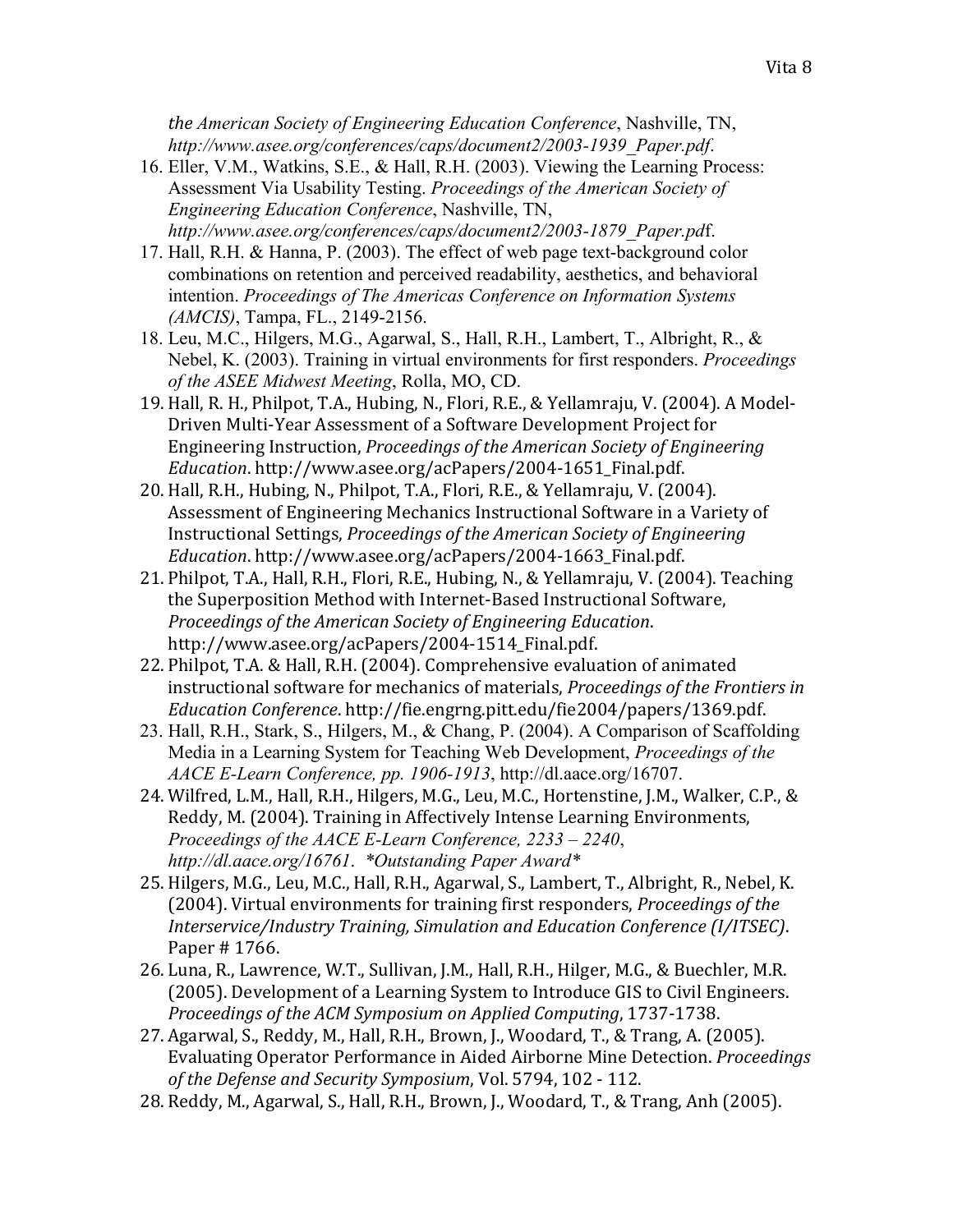Warfighter in the Loop: Mental Models in Minefield Detection. *Proceedings of the* Defense and Security Symposium, Vol. 5794, 1050 - 1059.

- 29. Philpot, T., A., Hall, R.H., Hubing, N., & Ross, C. (2005). Assessment of Interactive Courseware for Shear Force and Bending Moment Diagrams, *Proceedings of the American'Association'for'Engineering'Education,'session'3568,'* http://www.asee.org/acPapers/2005-2030\_Final.pdf.
- 30. Hall, R.H., Luna, R., Hilgers, M.G., Sullivan, J.M., Lawrence, W.T., & Buechler, M.R. (2005). Evaluation of a Prototype GIS Learning System to Teach Civil Engineering!Concepts.!*Proceedings'of'the'World'Conference'on'Educational' Multimedia, Hypermedia, & Telecommunications, 3569-3574.*
- 31. Sullivan, J.M., Hall, R.H., Hilgers, M.G., Luna, R., Lawrence, W.T., & Buechler, M.R. (2005). Iterative Usability Evaluation Methods Applied to Learning Technology Development. *Proceedings of the World Conference on Educational Multimedia, Hypermedia, & Telecommunications, 1188 - 1193.*
- 32. Hilgers, M.G & Hall, R.H. (2005). Establishing Learning Objectives via Use Case Analysis for a Homeland Security Training System. *Proceedings of the World Conference'on'Educational'Multimedia,'Hypermedia,'&'Telecommunications*,!1380! Q!1385.
- 33. Spence, P.R., Reddy, M.C., & Hall, R.H. (2005). A Survey of Collaborative Information Seeking Practices of Academic Researchers. *Proceedings of the* International ACM SIGGROUP Conference on Supporting Group Work, 85 - 88.
- 34. Hall, R.H., Collier, H., L., Thomas, M.L., & Hilgers, M.G. (2005). A Student Response System for Increasing Engagement, Motivation, and Learning in High Enrollment Chemistry!Lectures.!*Proceedings'of'the'Americas'Conference'on'Information' Systems (AMCIS)*, 621 - 626.
- 35. Hilgers, M.G., Hall, R.H., Buechler, M.R. (2005). Design and Development ! Considerations of a Learning Object Repository, *Proceedings of the Americas Conference on Information Systems (AMCIS)*, 635 - 640.
- 36. Schwartz, E., Philpot, T., & Hall, R.H. (2006). An Exploration of Engineering Students 3D Visualization Processing, *Proceedings of the American Society for Engineering'Education*,!

http://www.asee.org/acPapers/code/getPaper.cfm?paperID=10593

- 37. Maib, J., Hall, R.H., Collier, H., & Thomas, M. (2006). A Multi-Method Evaluation of the Implementation of a Student Response System, *Proceedings of the Americas Conference'on'Information'Systems'(AMCIS).*
- 38. Truemper, J., Hall, R.H., Hilgers, M., Kalliny, M., & Sheng, H. (2007). Usability in Multi-Monitor Displays, *Proceedings of the Americas Conference on Information Systems'(AMCIS)*.
- 39. Boese, M., Sheng, H., & Hall, R. (2007). Collaborative Learning in Engineering Education: A Grounded Theory Analysis, *Proceedings of the Sixth Annual workshop on HCI Research in MIS*.
- 40. Nutakor, D., Apel, D.A., Grayson, R.L., Hall, R., Hilgers, M., and Warmbrodt, J. (2007). Virtual Reality Simulator for Training Miners to Install Rock Bolts Using a Jackleg Drill, *Proceedings of the Annual Conference of the Society for Mining Engineers*. Preprint No. 06-039.
- 41. Warmbrodt, J., Sheng, H., & Hall, R. (2008). Social Network Analysis of Video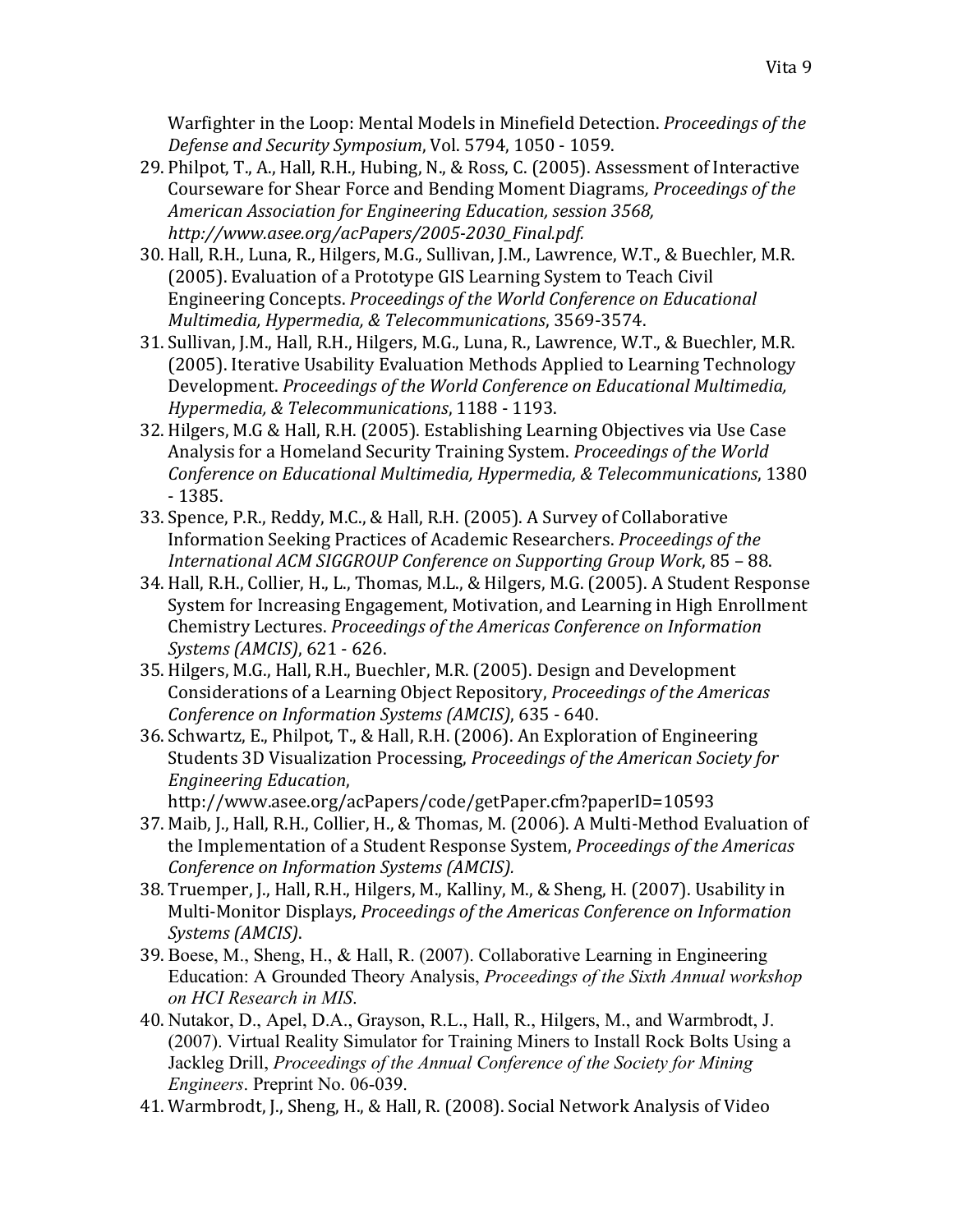Bloggers' Community, *Proceedings of the Forty-First Hawaii International Conference on Systems Science*, http://tinyurl.com/ys9uda.

- 42. Nutakor, D., Apel, D.A., Grayson, R.L., Hall, R., Hilgers, M., and Buechler, M. (2008). Evaluation of a Virtual Reality Simulator Developed for Training Miners to Install Rock Bolts Using a Jackleg Drill, *Proceedings of the Annual Conference of the Society for Mining Engineers*. Preprint No. 08-054.
- 43. Hall, R.H. (2008). A Brief History of the Video Blog. *Proceedings of Association of Internet Researchers*. (Creative Presentation, http://vloghistory.org)
- 44. Boese, M.J., Sheng, H., and Hall, R.H. (2008). Developing a Grounded Theory Model on Collaboration in Learning. *AMCIS 2008 Proceedings.* Paper 27. *http://aisel.aisnet.org/amcis2008/27*
- 45. Tandon, B.B, Hall, R.H., Luna, R., Sheng, H., Boese, M. (2008). Integration of a GIS Learning Management Systems into Civil Engineering Curricula: An Evaluation. *Proceedings of the World Conference on E-Learning in Corporate, Government, Healthcare, & Higher Education*, 487-505.
- 46. Tandon, B., Hall, R.H., Sheng, H., Hilgers, M., Boese, M. (2009). Evaluation of a Learning System to Teach GIS for Civil Engineering. *Proceedings of the Americas Conference on Information Systems (AMCIS)*, Paper 5.
- 47. Hilgers, M., Sheng, H., Hall, R.H. (2009). Design-Oriented User-Controlled Aesthetics and User Preference. *Proceedings of he Americas Conference on Information Systems (AMCIS)*, Paper 21.
- 48. Jain, V., Sheng, H., Hall, R.H., & Hilgers, M. (2009). Developing an Assessment Model for Evaluating Software Tools in Education. *Proceedings of the Americas Conference on Information Systems (AMCIS)*, Paper 258.
- 49. Warmbrodt, J., Sheng, H., Hall, R., & Jinwei, C. (2009). An Exploratory Study On the Video Bloggers' Community. *Proceedings of the Eighth Annual Workshop on HCI'Research'in'MIS*.
- 50. Chintalapati, A., Sheng, H., Hall, R.H., & Landers, R. (2010). Evaluation of Rapid Development System Using Eye Tracker. *Proceedings of the American Association* of Engineering Education. AC 2010-2210.
- 51. Sukhavasi, A., Hall, R.H., Sheng., H., & Luna, R. (2010). Longitudinal Evaluation of a Learning System for Teaching GIS within the Context of a Geotechnical Problem. Proceedings of the American Association for Engineering Education. AC 2010-2216.
- 52. Tang, L., Landers, R., Sheng, H., & Hall, R.H. (2010). Development and Initial Analysis of a Mini CNC Rapid Development System. *Proceedings of the American* Association for Engineering Education. AC 2010-1427.
- 53. Banaszek, A., Sheng, H., Hall, R.H., Luna, R., & Bham, G. (2010). Evaluation of a Web-Based Learning Tool for Teaching GIS within the Context of Transportation Engineering.!*Proceedings'of'the'American'Association'for'Engineering'Education*.! AC 2010-1432.
- 54. Banaszek, A., Hall, R.H., & Ferdowsi, M. (2011). An Evaluation of an Electric Drive Vehicle Program Based on Student Motivation and Learning Effectiveness. Proceedings of the American Society for Engineering Education. Accepted for publication.
- 55. Dahal, S., Hall, R.H., Morrison, G., Lamble, S., & Luna, R. (2011). A Web-Based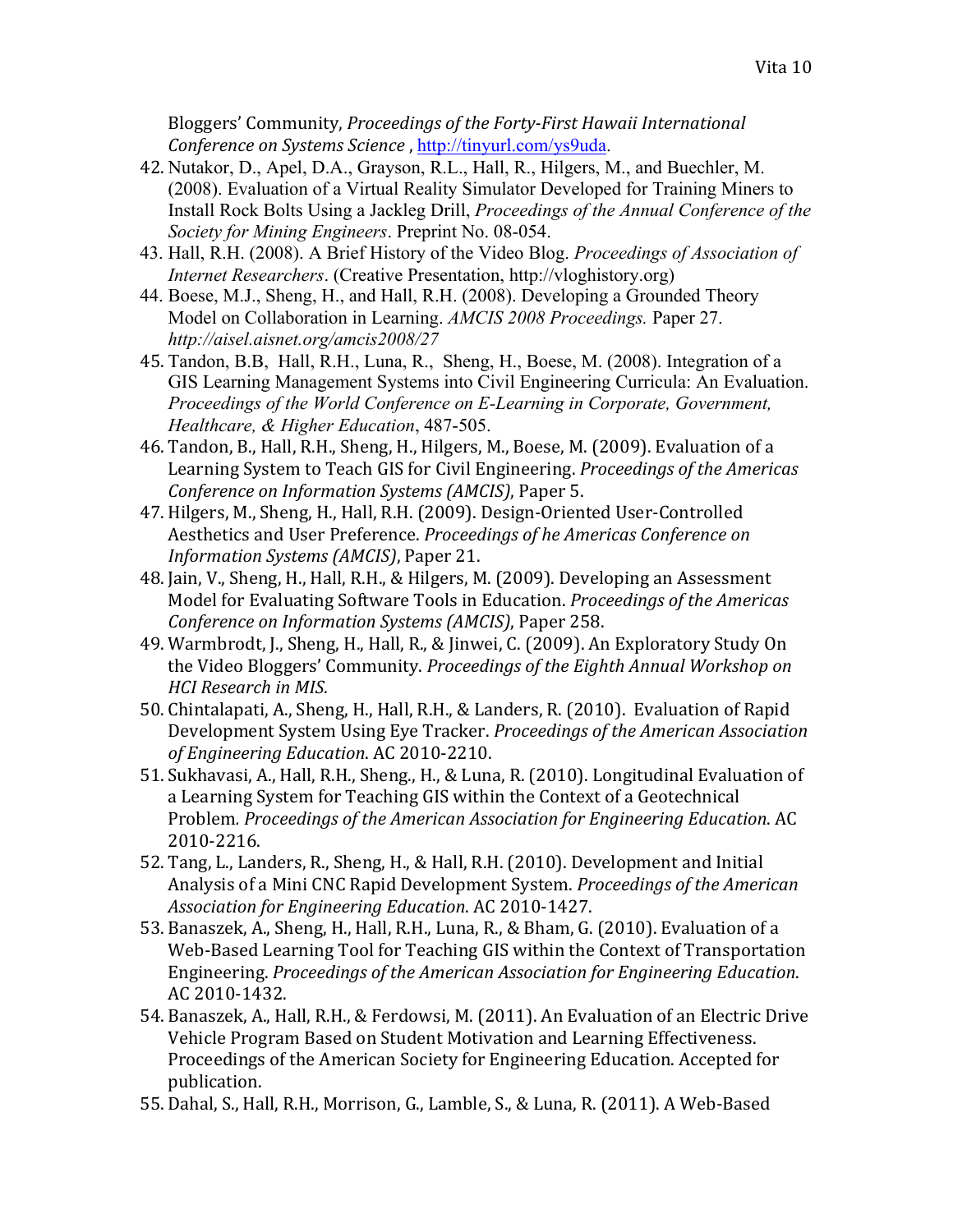Learning Module for Teaching GIS within the Context of Environmental Engineering.!*Proceedings'of'the'American'Society'for'Engineering'Education*.! Accepted for publication.

56. Thomas, J., Hall, R.H., & Philpot, T. (2011). The Effect of On-Line Videos on Learner Outcomes in a Mechanics of Materials Course. *Proceedings of the American Society for Engineering Education.* Accepted for publication.

## **Other Publications**

- 1. Hall, R.H. (2001). Web-based training site design principles. A literature review and synthesis. In B. Khan's (Ed.) *Web-based training* (pp. 165 – 172). Englewood Cliffs, NJ: Educational Technology Publications.
- 2. Hall, R.H., Watkins, S.E., Davis, R., Belarbi, A., & Chandrashekhara, K. (2001). Design and assessment of web-based learning environments: The smart engineering project and the instructional software development center at U.M.R. in L.R. Vandervert, L.V. Shavinina, & R.A. Cornell (Eds.) *Cybereducation: The future of long distance learning*. (pp. 137 – 156). New York: Mary Ann Liebert, Inc. Publishers.
- 3. Hall, R.H., Watkins, S.E., & Eller, V.E. (2003). A model of web based design for learning, in M. Moore and B. Anderson (Eds.) *The Handbook of Distance Education*. (pp. 367 – 376). Mahwah, NJ: Erlbaum.
- 4. Watkins, S.E. & Hall, R.H. (2003). Complex problem-solving using structured collaboration, in Aung, Hoffman, King, Sanchez, & Ruiz (Eds.) *Engineering Education and Research – 2002: A Chronicle of Worldwide Innovations*, Arlington, VA: iNEER.

# **Peer Reviewed Paper Presentations (without published proceedings)**

- 1. Hall, R. H., Rocklin, T. R., Dansereau, D. F., Skaggs, L. P., O'Donnell, A. M., Lambiotte, J. G., & Young, M. D. (1986, April). *Individual differences in cooperative learning.* Presentation at the Annual Meeting of the Southwestern Psychological Association, Fort Worth, TX.
- 2. Rottman, T., Hall, R. H., Nemni, S., & Rocklin, T. R. (1986, April). *Personality scale construction: Does strategy really matter?* Presentation at the Annual Meeting of the Southwestern Psychological Association, Fort Worth, TX.
- 3. Young, M. D., Dansereau, D. F., O'Donnell, A. M., Hythecker, V. I., Lambiotte, J. G., Skaggs, L. P., Hall, R. H., & Rocklin, T. R. (1986, April). *Cooperative integration and review of technical procedures*. Presentation at the Annual Meeting of the Southwestern Psychological Association, Fort Worth, TX.
- 4. Hall, R. H., Rocklin, T. R., Dansereau, D. F., Skaggs, L. P., O'Donnell, A. M., Lambiotte, J. G., & Young, M. D. (1986, August). *Comparison of individual and dyadic learning: The role of induction*. Presentation at the annual meeting of the American Psychological Association, Washington, DC.
- 5. Hall, R. H., Dansereau, D. F., & O'Donnell, A. M. (1987, April). *Subjective graphing of metacognitive, affective, and social processing*. Presentation at the annual meeting of the Southwestern Psychological Association, New Orleans, LA.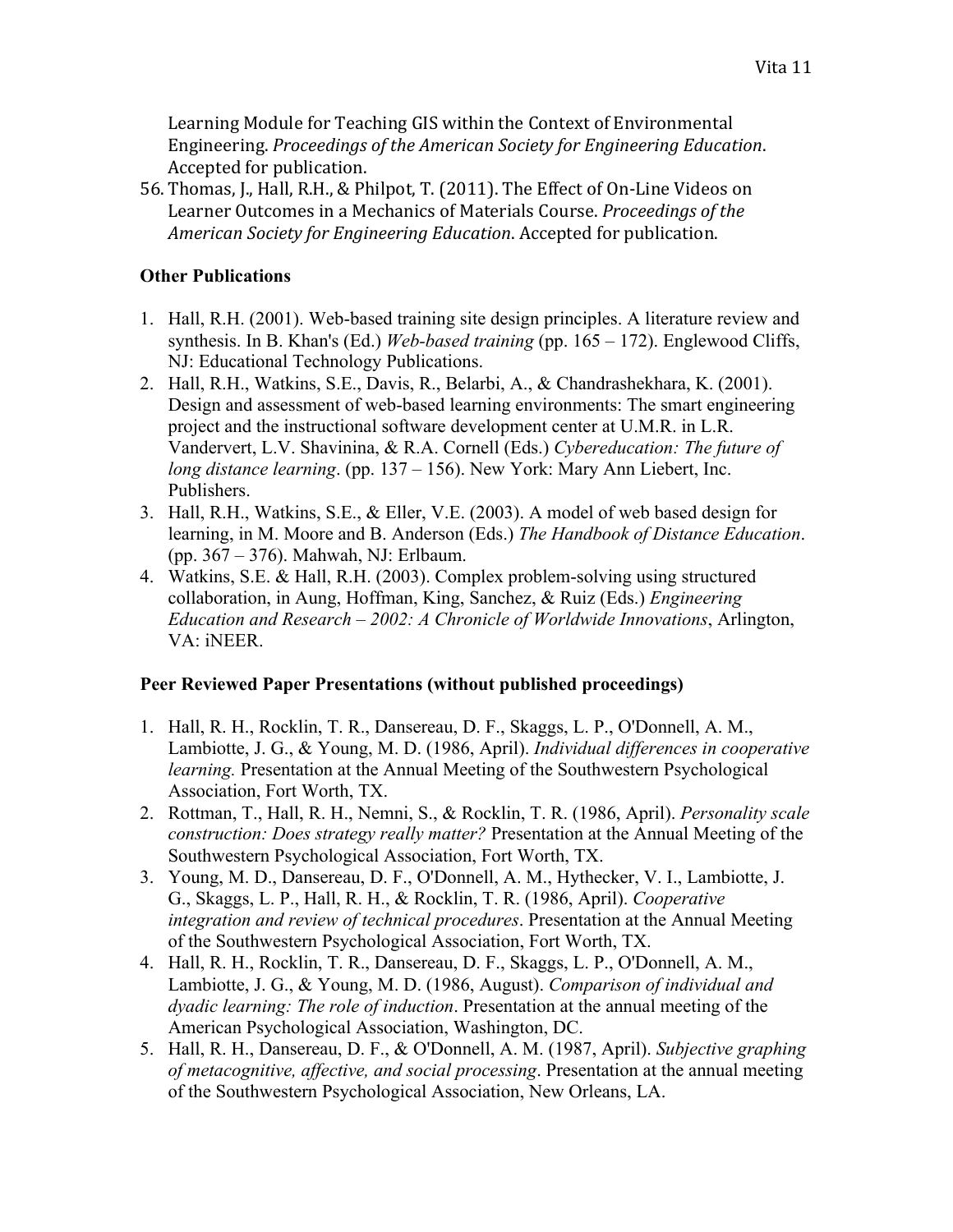- 6. Hall, R. H., Rocklin, T. R., Dansereau, D. F., Skaggs, L. P., O'Donnell, A. M., Lambiotte, J. G., & Young, M. D. (1987, April). I*ndividual differences in the learning of structural/functional and procedural material*. Presentation at the annual meeting of the American Educational Research Association, Washington, DC.
- 7. Lambiotte, J. G., Dansereau, D. F., O'Donnell, A. M., Young, M. D., Skaggs, L. P., & Hall, R. H., (1987, April). *Manipulating cooperative scripts for teaching and learning*. Presentation at the annual meeting of the American Educational Research Association, Washington, DC.
- 8. O'Donnell, A. M., Dansereau, D. F., Rocklin, T. R., Hythecker, V. I., Hall, R. H., Young, M. D., Skaggs, L. P., & Lambiotte, J. G. (1987, April). *The role of individual differences in procedure/skill acquisition*. Presentation at the annual meeting of the American Educational Research Association, Special Interest Group on Text Design and Learner Strategies, Washington, DC.
- 9. O'Donnell, A. M., Dansereau, D. F., Rocklin, T. R., Hythecker, V. I., Hall, R. H., Young, M. D., Skaggs, L. P., & Lambiotte, J. G. (1987, April). *Procedure/skill acquisition in cooperative dyads*. Presentation at the annual meeting of the American Educational Research Association, Washington, DC.
- 10. O'Donnell, A. M., Dansereau, D. F., Hall, R. H., & Rocklin, T. R. (1987, April). *Cognitive, social/affective, and metacognitive outcomes of scripted cooperative learning*. Presentation at the annual meeting of the American Educational Research Association, Washington, DC.
- 11. Skaggs, L. P. Rocklin, T. R., Dansereau, D. F., Hall, R. H., O'Donnell, A. M., Lambiotte, J. G., & Young, M. D. (1987, April). *Dyadic learning of technical material: Individual differences, social interaction, and recall*. Presentation at the annual meeting of the American Educational Research Association, Washington, DC.
- 12. Hall, R. H., Dansereau, D. F., O'Donnell, A. M., & Skaggs, L. P. (1987, August). *The effect of textual errors on dyadic and individual learning*. Presentation at the annual meeting of the American Psychological Association, New York.
- 13. Hall, R. H. & Dansereau, D. F. (1988, April). *Individual differences and the procedural learner*. Presentation at the annual meeting of the American Educational Research Association, Symposium on Reading, Writing, and Using Procedural Instructions, New Orleans, LA.
- 14. Hall, R. H., Dansereau, D. F. Lambiotte, J. G. O'Donnell, A. M., Skaggs, L. P., & Pitre, U. (1988, April). *Individual differences in the use of scripted cooperation and concept maps*. Presentation at the annual meeting of the American Educational Research Association. New Orleans, LA.
- 15. Lambiotte, J. G., Dansereau, D. F., O'Donnell, A. M., Skaggs, L. P., Hall, R. H., & Young, M. D. (1988, April). *Effects of cooperative script manipulations on initial learning and transfer*. Presentation at the annual meeting of the American Educational Research Association. New Orleans, LA.
- 16. Skaggs, L. P., Dansereau, D. F., O'Donnell, A. M., Lambiotte, J. G., Hall, R. H., Pitre, U., Rewey, K. L., & Peel, J. (1988, April). *Using cooperative learning in an academic setting as a vehicle for influencing recall, attitudes, and beliefs about alcohol-related information*. Presentation at the annual meeting of the American Educational Research Association. New Orleans, LA.
- 17. Hall, R. H., Dansereau, D. F., & Skaggs, L. P. (1988, April). *Individual differences in*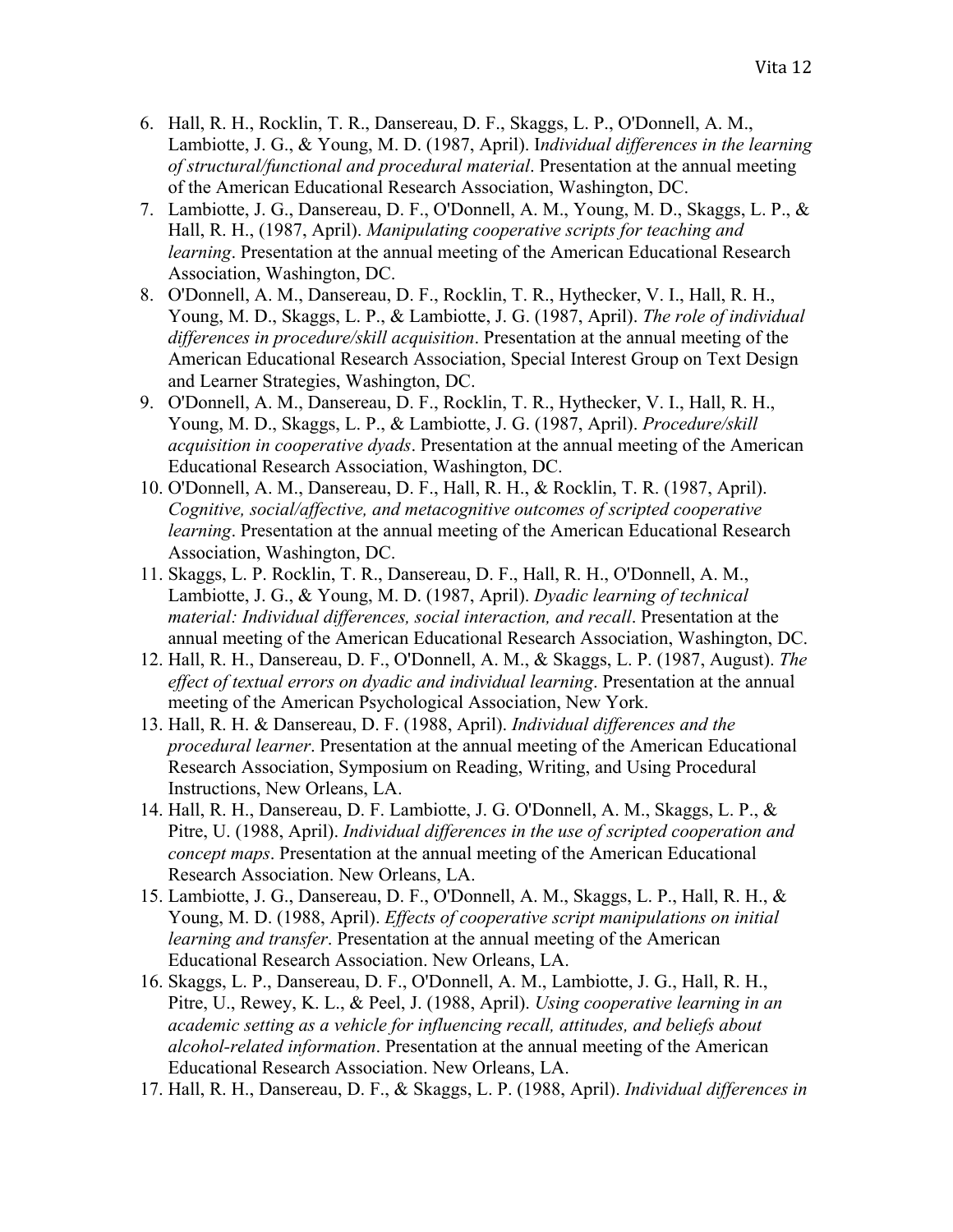*affective and cognitive responses to anomalous text*. Presentation at the annual meeting of the Southwestern Psychological Association, Tulsa, OK.

- 18. Skaggs, L. P., Dansereau, D. F., & Hall, R. H. (1988, April). *The effects of learning scripts on initial learning and transfer*. Presentation at the annual meeting of the Southwestern Psychological Association, Tulsa, OK.
- 19. Hall, R. H., Dansereau, D. F., Lambiotte, J. G., O'Donnell, A. M., Skaggs, L. P., & Pitre, U. (1988, August). *Individual differences in the processing of knowledge maps: Differential roles of spatial/visual and verbal abilities*. Presentation at the annual meeting of the American Psychological Association, Atlanta, GA
- 20. Hall, R. H., Dansereau, D. F., & Skaggs, L. P. (1988, August). *The cooperative learner*. Presentation at the annual meeting of the American Psychological Association, Atlanta, GA.
- 21. O'Donnell, A. M., Dansereau, D. F., Lambiotte, J. G., Hall, R. H., Skaggs, L. P., Rewey, L., & Peel, J. L. (1988, August). *Concept mapping: Impact on text recall and procedure performance*. Presentation at the annual meeting of the American Psychological Association, Atlanta, GA.
- 22. Hall, R.H., Dansereau, D. F., & Skaggs, L. P. (1989, March). *Knowledge maps and the presentation of related information domains*. Presentation at the annual meeting of the American Educational Research Association, San Francisco, CA.
- 23. Rewey, K. L., Dansereau, D. F., Skaggs, L. P., Hall, R. H., & Pitre, U. (1989, March). *Effects of scripted cooperation and knowledge maps on the recall of technical material*. Presentation at the annual meeting of the American Educational Research Association, San Francisco, CA.
- 24. Skaggs, L. P., Dansereau, D. F., & Hall, R. H. (1989, March). *The effects of knowledge maps and pictures on the acquisition of scientific information*. Presentation at the annual meeting of the American Educational Research Association, San Francisco, CA.
- 25. Hall, R. H., Dansereau, D. F., & Skaggs, L. P. (1989, April). *Processing of spatial text displays: A theoretical and empirical analysis*. Presentation at the annual meeting of the Southwestern Psychological Association, Houston, TX.
- 26. Hall, R.H., Dansereau, D. F., & Blair, R. (1990, April). *Knowledge maps and spatial/verbal processing: A temporal analysis*. Presentation at the annual meeting of the Southwestern Psychological Association, Dallas, TX.
- 27. Hall, R. H., Dansereau, D. F., & Blair, R. (1990, April) *Student- versus expertgenerated knowledge maps: Postorganization, initial acquisition, and transfer*. Presentation at the annual meeting of the American Educational Research Association, Boston, MA.
- 28. Hall, R. H. (1990, July). *Individual differences in Scripted Cooperative Learning*. In the symposium, *Uses of Cooperative Pedagogy in Post Secondary Higher Education.*  Presentation at the annual International Convention on Cooperative Learning, Baltimore, MD.
- 29. Hall, R. H., Blair, R. (1991, April). *Knowledge Maps: An Analysis of Spatial Channel Activation.* Presentation at the annual meeting of the Southwestern Psychological Association, New Orleans, LA.
- 30. Hall, R. H., Sidio, M. A. (1992, April). *The Effect of Spatial Skills on the Acquisition of Text Material Presented via a Knowledge Map.* Presentation at the annual meeting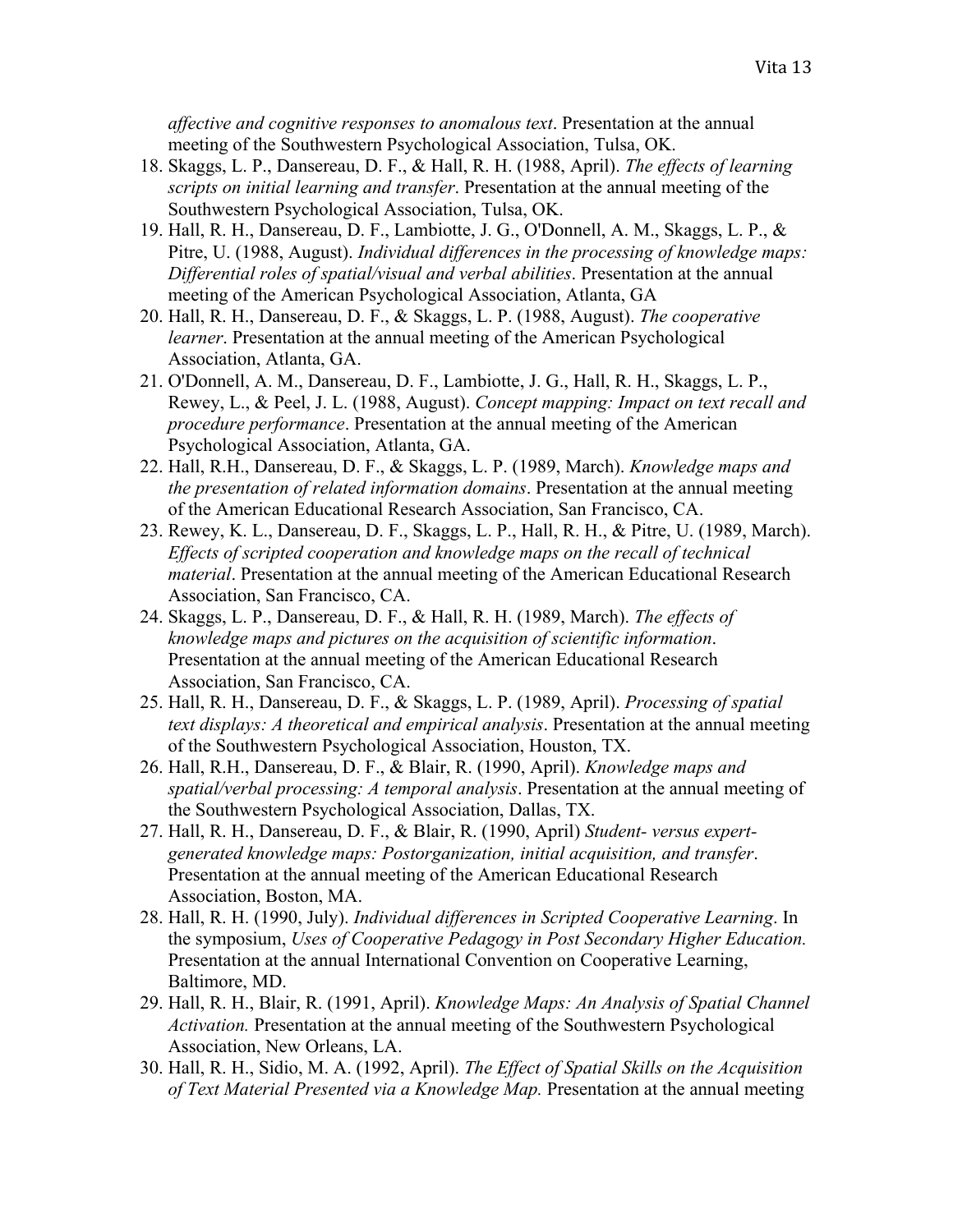of the Southwestern Psychological Association, Austin, TX.

- 31. Sidio, M. A., Hall, R. H. (1992, April). *The Effect of Color Enhancement on Knowledge Map Processing.* Presentation at the annual meeting of the Southwestern Psychological Association, Austin, TX.
- 32. Hall, R. H. (1993, April). *The Role of Affective Variables in Knowledge Map Processing.* Presentation at the annual meeting of the Southwestern Psychological Association, Corpus Christi, TX.
- 33. Hall, R.H. (1994, April). *Spatially directed post organization in learning from knowledge maps.* Presentation at the annual meeting of the American Educational Research Association. New Orleans, LA.
- 34. Hall. R.H. & O'Donnell, A. (1994, April). *Alternative materials for learning: Cognitive and affective outcomes of learning from knowledge maps*. Presentation at the annual meeting of the American Educational Research Association. New Orleans, LA.
- 35. Hall, R.H. & Sidio-Hall, M.A. (1994, April). *The effects of congruent/noncongruent color enhancement and verbal ability on knowledge map processing*. Presentation at the annual meeting of the American Educational Research Association. New Orleans, LA.
- 36. Sidio-Hall, M.A. & Hall, R.H. (1994, April). *Pre and student color-coded knowledge maps: The mediational role of test anxiety*. Presentation at the annual meeting of the American Educational Research Association. New Orleans, LA.
- 37. Hall, R.H., Sidio-Hall, M.A., & Saling, C.B. (1995, April). *Knowledge Maps as Post Organizers.* Presentation at the annual meeting of the Southwestern Psychological Association, San Antonio, TX.
- 38. Hall, R.H., Sidio-Hall, M.A., & Saling, C.B. (1995, April). *A comparison of knowledge maps and scripted cooperative learning within the context of a postsecondary class.* Presentation at the annual meeting of the American Educational Research Association, San Francisco, CA.
- 39. Hall, R.H. (1996, April). *Scripted cooperative learning: Variations on a theme*. Paper presented as part of the workshop, *Constructivist Strategies for Teaching Educational Psychology* at the annual meeting of the American Educational Research Association, New York. NY.
- 40. Hall, R.H., Sidio-Hall, M.A., & Saling, C.B. (1996, April). *A comparison of learning strategies within the context of a post-secondary class: Effects on initial learning and transfer*. Presentation at the annual meeting of the American Educational Research Association, New York, NY.
- 41. Hall, R.H., Mancini, B.M., & Hall, J.L. (1996, August). *Scripted Cooperative Learning and Testing in a Post-Secondary Class*. Presentation at the annual meeting of the American Psychological Association, Toronto, Canada.
- 42. Hall, R.H & Hickman, L.L. (1997, March). *The effect of contiguity and complexity of web page displays on subjective ratings: The role of gender.* Presentation at the annual meeting of the American Educational Research Association, Chicago, Ill.
- 43. Hall, R. H. & Mancini, B. M. (1997, August). *"Real Life" Scripted Collaborative Discussion within the context of a General Psychology Class*. Presentation at the annual meeting of the American Psychological Association, Chicago, Ill.
- 44. Hall, R.H. (1998, April). *A Theory-driven model for the web-enhanced educational*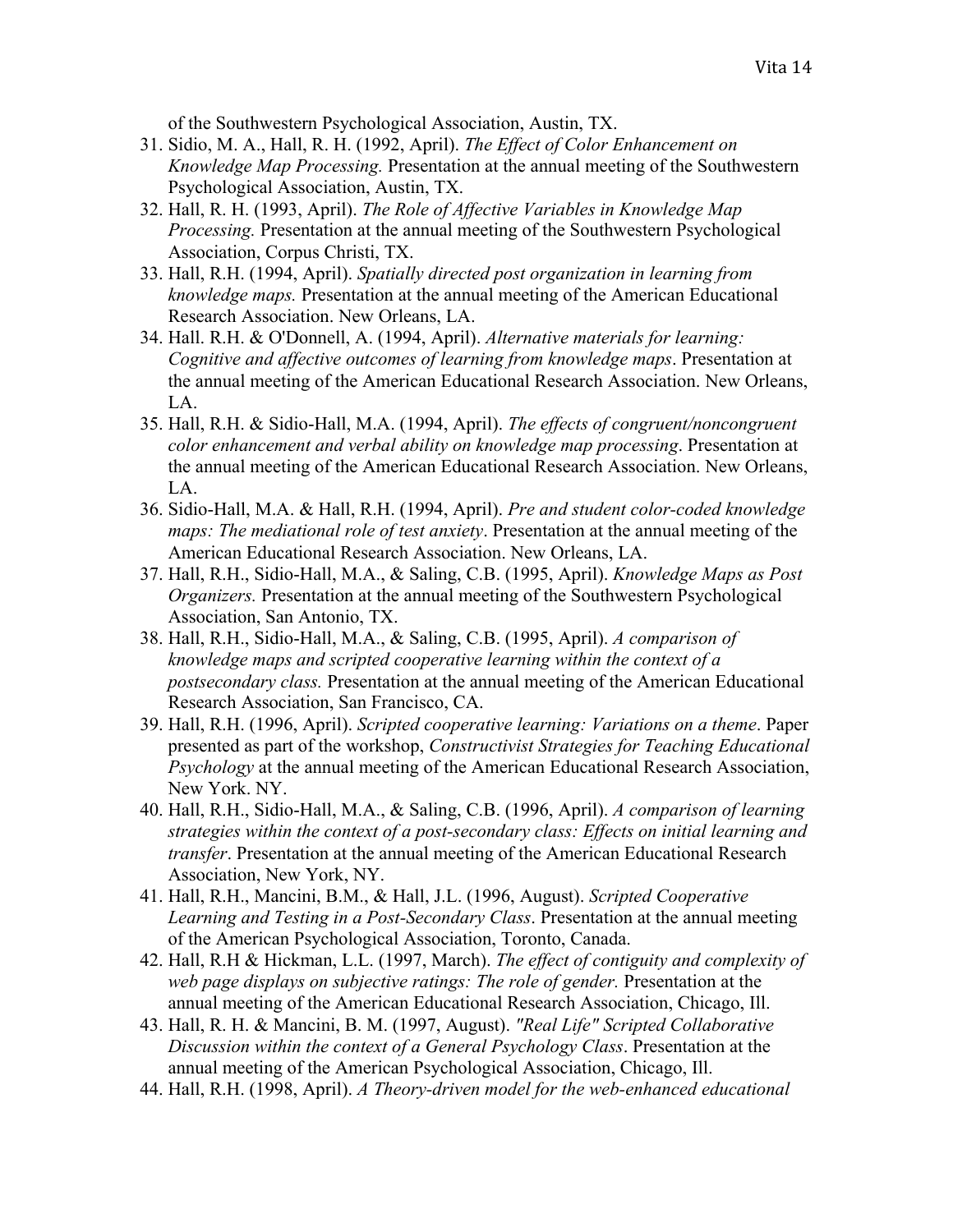*psychology class*. Presentation at the annual meeting of the American Educational Research Association, San Diego, CA.

- 45. Hall, R.H. (1999, April). *Web-based conferencing as a component of a collaborativelearning based educational psychology class*. Presentation at the annual meeting of the American Educational Research Association, Montreal, Canada.
- 46. Hall, R.H., Watkins, S.E., & Ercal, F. (2000, April). *The horse and the cart in webbased instruction: Prevalence and efficacy*. Presentation at the annual meeting of the American Educational Research Association, New Orelans, LA.
- 47. Hall, R.H., Balestra, J., & Davis, M. (2000, April). *A navigational analysis of linear and non-linear hypermap interfaces*. Presentation at the annual meeting of the American Educational Research Association, New Orelans, LA.
- 48. Hall, R.H., Watkins, S., Chandrashekhara, K., Belarbi, A., & Nanni, A. (October, 2000). *Smart materials and sensors: Instructional design and assessment*. Invited Presentation at the National Science Foundation CRCD/Action Agenda Meeting, Washington D.C.
- 49. Hall, R.H. & Watkins, S. (October, 2000). *Web Design for learning: UMR's instructional software development center (ISDC) and Media Design and Assessment Laboratory (MDAL)*. Presentation at the National Science Foundation CRCD/Action Agenda Meeting, Washington, D.C.
- 50. Hall, R.H., Feltrop, E.J., & Davis, R.L. (2001, March). *The Web-Based Multimedia Courseware Development Process at UMR's Instructional Software Development Center*. Paper presented at the Annual Meeting of the Missouri Research and Education Network (MoreNet) Helix Conference, Cambdeton, MO.
- 51. Digenarro, A., Havens, N., Ward, J., Grimes, H., & Hall, R.H. (2002, March). *Usability Testing of Web-Based Instructional Media*. Paper presented at the Annual Meeting of the Missouri Research and Educational Network (MoreNet) Helix Conference, Cambdeton, MO.
- 52. Hall, R. H. (2002, March). *An integrative approach for teaching web design*. Workshop on Interaction Design at the Annual Meeting of the Association for Computing Machinery, SIGCHI: Computer-Human Interaction, Minneapolis, MN.
- 53. Hall, R.H., Petrikovitsch, J., Eller, V., & Nolley, J. (2003, April). *UMR's Instructional Software Development Center.* Paper presented at the Annual Meeting of the Missouri Research and Educational Network (MoreNet) Helix Conference, Cambdenton, MO.
- 54. Wilfred, L.M., Hall, R.H., Hilgers, M.G., Leu, M.C., Sanjeev, A., Hortenstine, J.M., Walker, C.P., & Kissane, Z. (2003, August). *An Analysis of Psychological Processes* in an Affectively Intense Virtual Environment for Training First Responders. Poster presented at the Science and Technology Conference 2003 – Protection and Security at Home and Deployed, Fort Leonard Wood, MO.
- 55. Hall,!R.H.!&!Philpot,!T.!(2003,!December).!*Dynamic'3D'Media'for'Engineering' Education: Animating the Learning Process. Paper presented at the U.S. Dept. of* Education Fund for Improvement of Post Secondary Education (FIPSE) Project Directors' Meeting. Denver, CO.
- 56. Schwendeman, C., Righi, C., Hall, R.H., Weinberg, J.B. (2005, June). Bridging the Gap Between Academia and Practice. Panel at the Usability Professionals Association Meeting, Montreal, CA.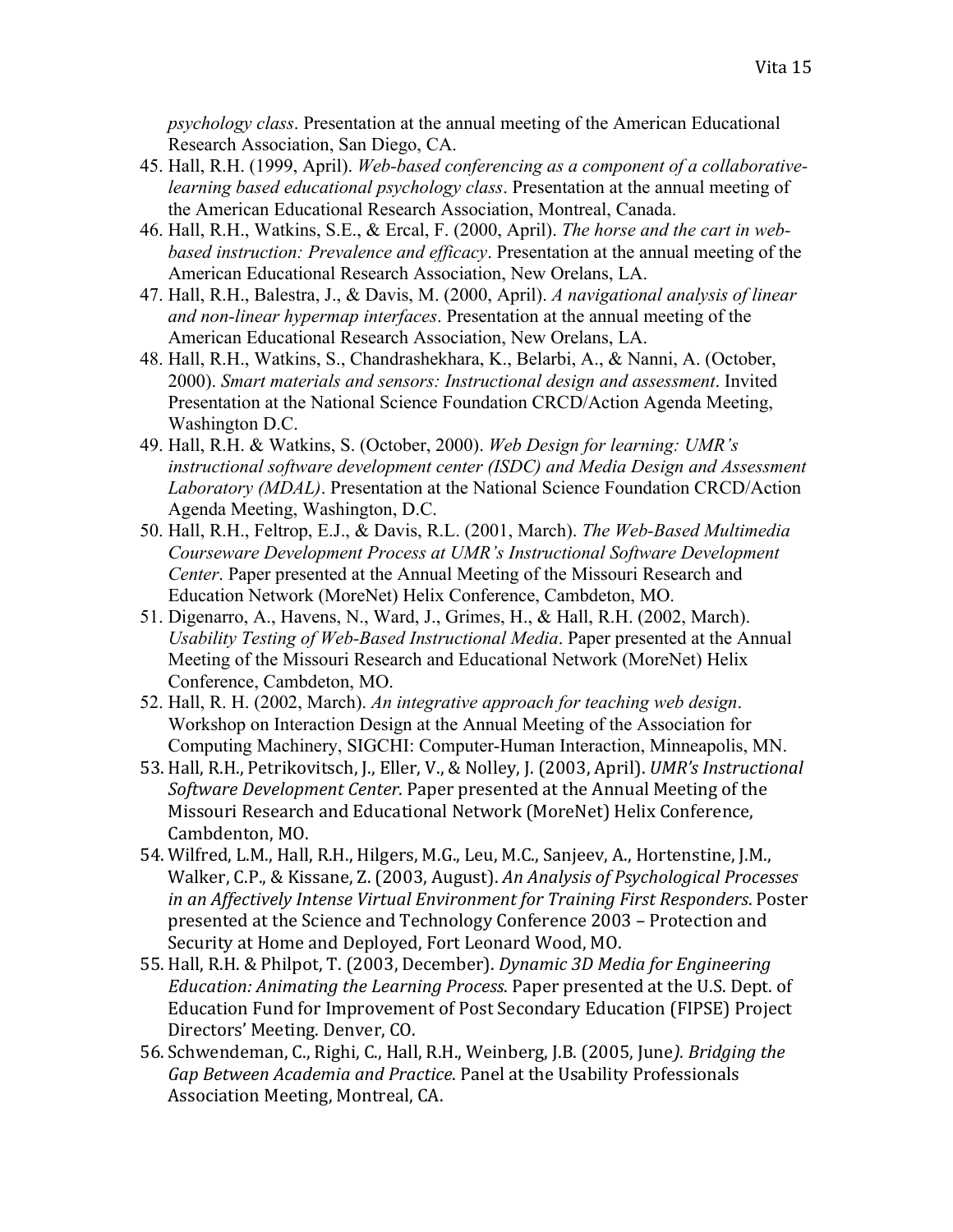- 57. Hall, R.H., Brown, J., Spence. P., Schwartz, E. (2005, September). *User Experience Education: The HCI Program at the University of Missouri – Rolla. Session Chair* and Presentation at the St. Louis User Experience Conference, St. Louis, MO.
- 58. Hall, R.H. (2008, April). *Using Video for Lecture and Demonstration*. Missouri University of Science and Technology Teaching and Learning Conference. Rolla, Missouri.
- 59. Hall, R.H. (2010, April). *Using Video to Support On-Line and Face-to-Face Instruction*. Missouri University of Science and Technology Teaching and Learning Conference. Rolla, Missouri.

### **Theses Students Advised\***

- 1. Wilfred, Lawrence, MS, IST, 2004 Thesis: "Learning in Affectively Intense Virtual Environments"
- 2. Sullivan, John, MS, IST 2004 Thesis: "Iterative Usability Testing in the Development of a Learning Technology System for Teaching Geographic Information Systems within a Civil Engineering Curriculum"
- 3. John Brown, MS, IST 2005 (co-advisor with Madhu Reddy) Thesis: "Mental Models in Airborne Landmine Detection"
- 4. Erik Schwartz, MS, IST 2006 Thesis: "An Exploration of Collaborative 3D Visualization Processing in Engineering Education and Supporting Tools"
- 5. Jake Truemper, MS, IST 2006 (co-advisor with Michael Hilgers) "A Usability and Performance Analysis of Multiple Monitor Displays and Multitasking"
- 6. John Warmbrodt, MS, IST 2007 (co-advisor Hong Sheng) "An Exploratory Study of the Video Blogger's Community"
- 7. Basanta Tandon, MS, IST 2009 (co-advisor Hong Sheng) "Integration of a GIS Learning System into Civil Engineering Curricula: An Evaluation"

*\*Richard Hall was not in a department with a masters program until joining IST in 2002, which does not have a PhD program.*

# **Grants Funded (Internal/UM System)**

- 1. Hall, R.H. (1988). *Generation and Observation of Knowledge Maps in Comparative Learning: A Processing Analysis*. Humanities and Social Sciences Research Fund. (\$ 1,200).
- 2. Hall, R.H. (PI) & Mueller, J. (1990). *The Role of Individual Difference and Affective Variables in the Processing of Spatial Text Displays*. Weldon Springs Foundation (\$10,791).
- 3. Hall, R.H. (1996). *Guided Surfing: Development and Assessment of an Interactive World Wide Web Pedagogical Tool for Teaching General Psychology*. University of Missouri-Rolla, College of Arts and Sciences, Education and Training Funds  $($5,265).$